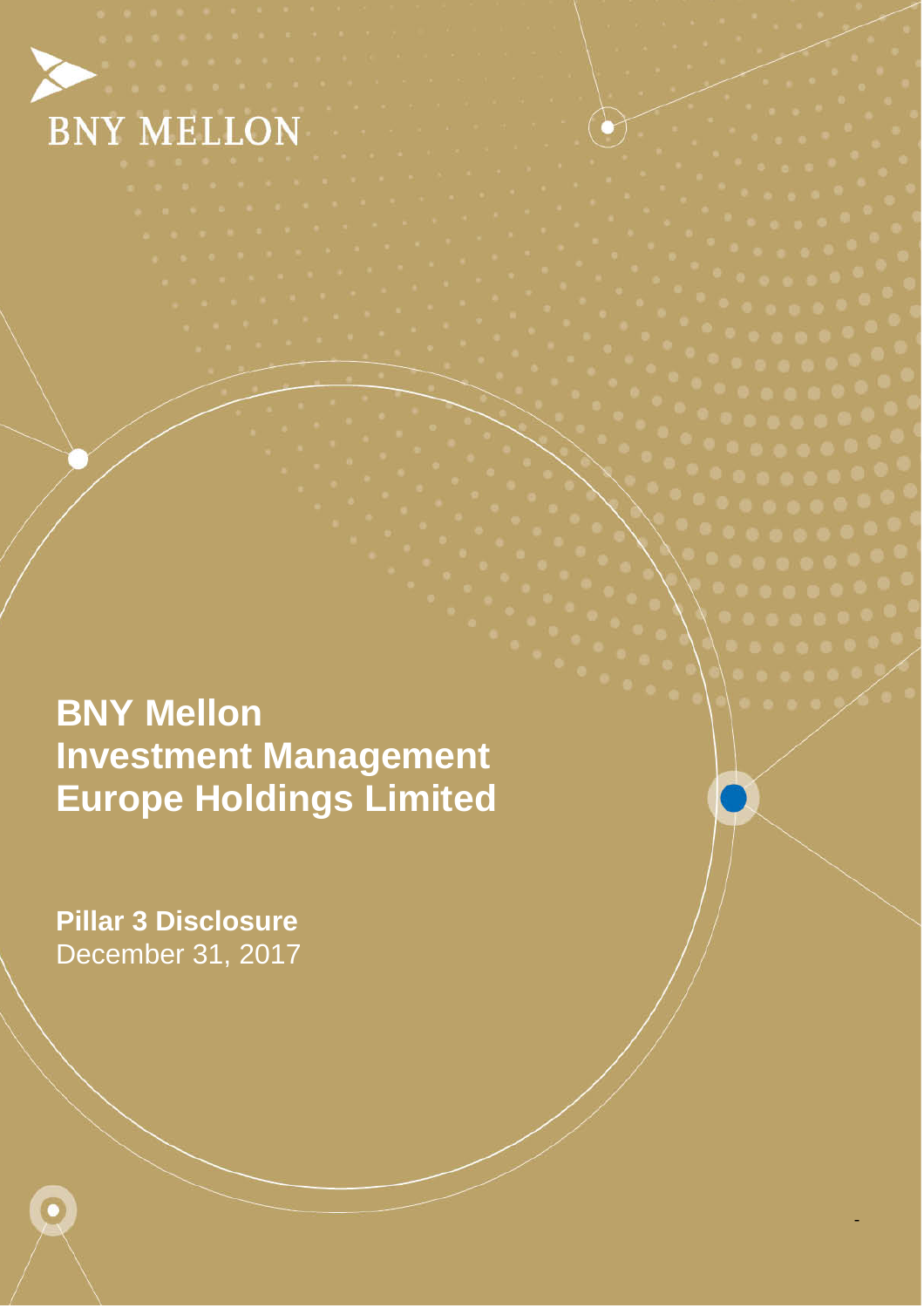## **Contents**

| 1                                                                           |  |
|-----------------------------------------------------------------------------|--|
| 1.1.                                                                        |  |
| 2                                                                           |  |
| 2.1                                                                         |  |
| 3                                                                           |  |
| 3.1<br>3.2<br>3.3<br>3.4<br>3.5<br>3.6<br>3.7<br>3.8<br>3.9                 |  |
| 4                                                                           |  |
| 4.1<br>4.2<br>4.3<br>4.4<br>4.4.1<br>4.4.2<br>4.5<br>4.6<br>4.7<br>4.8<br>5 |  |
| 5.1                                                                         |  |
| 5.2<br>5.3                                                                  |  |
| 6                                                                           |  |
| 6.1<br>6.2<br>6.3<br>6.4<br>6.5<br>6.6<br>6.7                               |  |
| 6.8                                                                         |  |

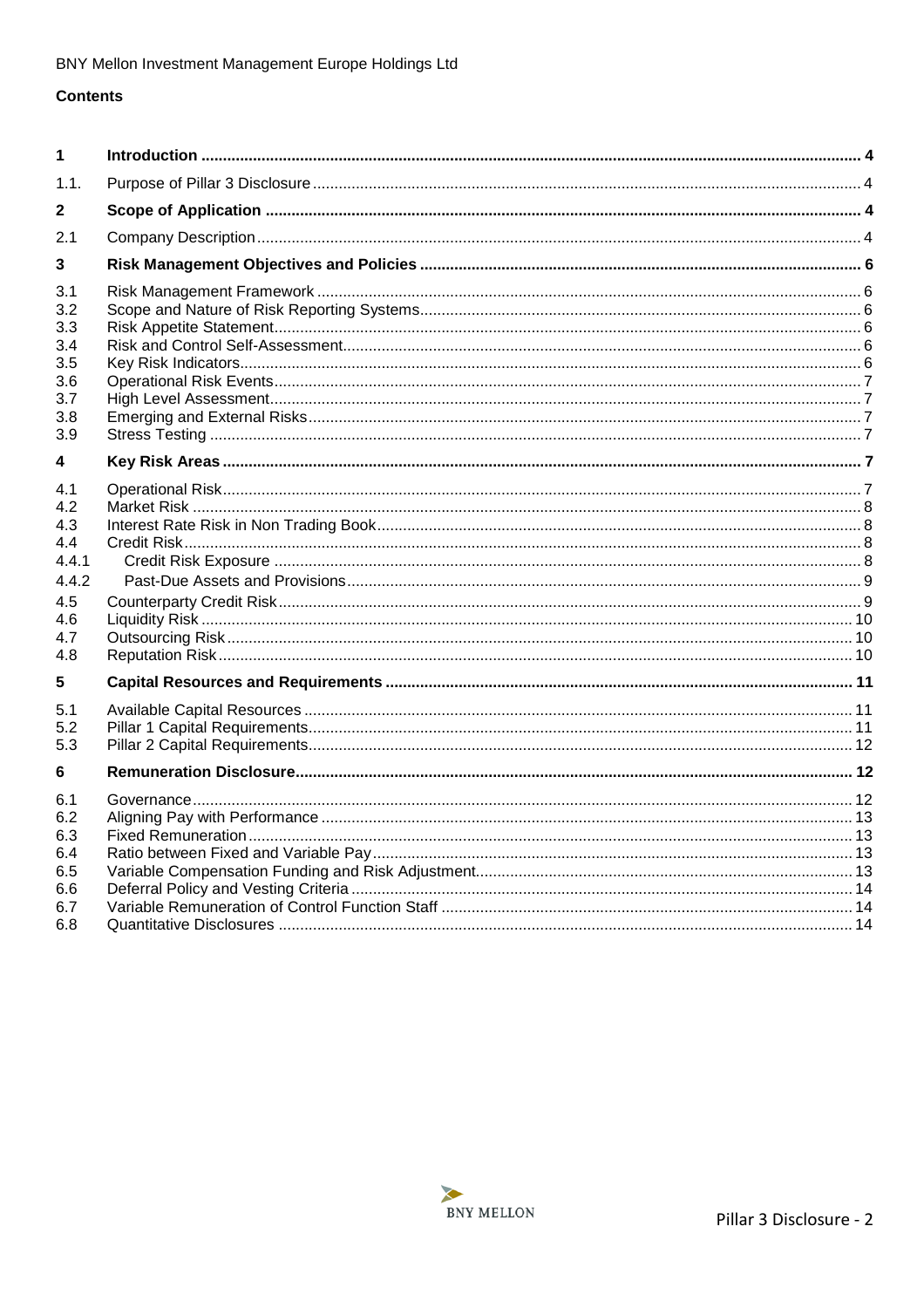# **Index of Tables**

| Table 9: Total Deferred Variable Remuneration for MRTs Outstanding from Previous Years  15 |  |
|--------------------------------------------------------------------------------------------|--|
|                                                                                            |  |
|                                                                                            |  |



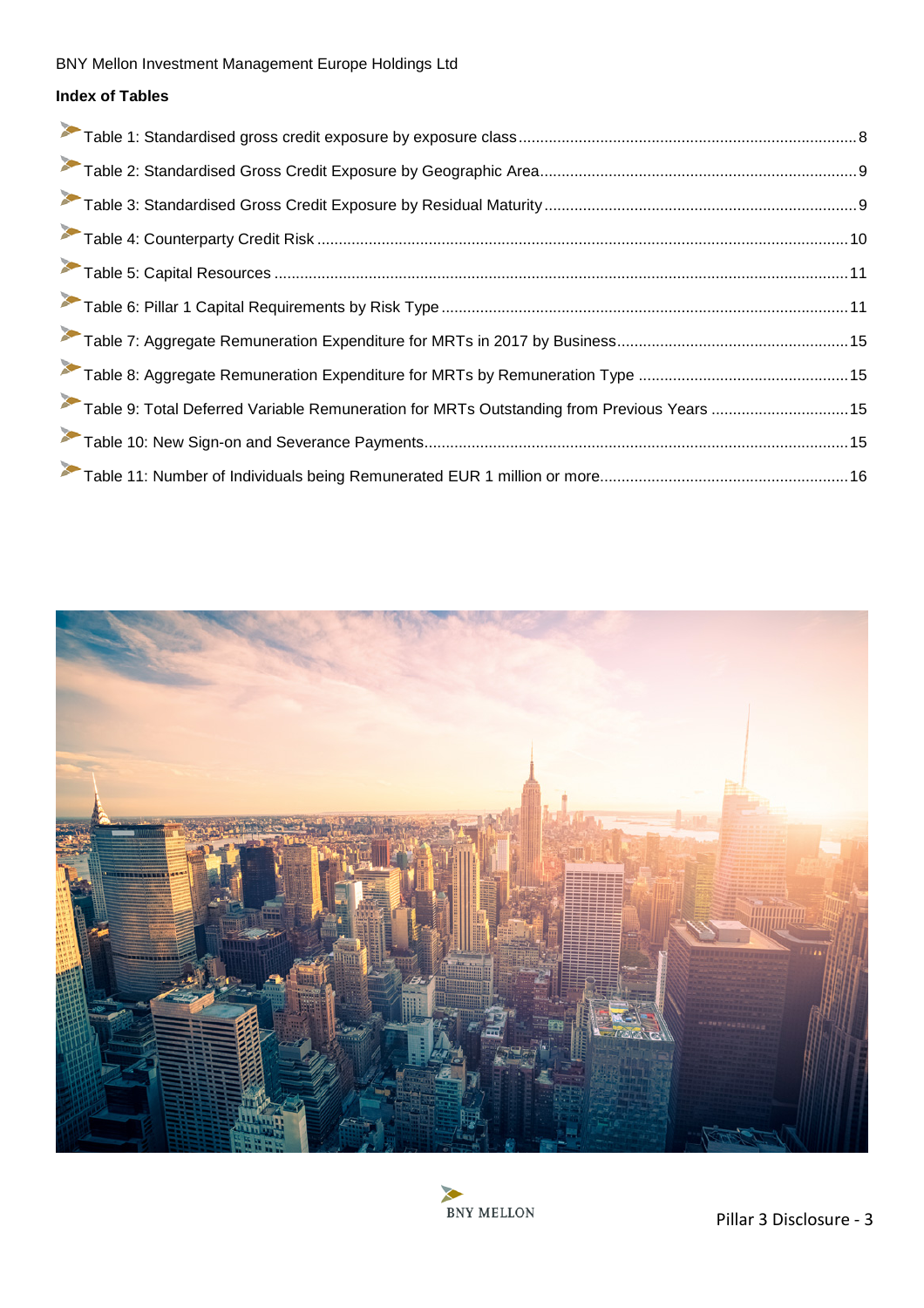## <span id="page-3-0"></span>**1 Introduction**

The Bank of New York Mellon (BNY Mellon) is a global investments company dedicated to helping its clients manage and service their financial assets throughout the investment lifecycle. Whether providing financial services for institutions, corporations or individual investors, BNY Mellon delivers informed investment management and investment services in 35 countries and more than 100 markets. As at December 31 2017, BNY Mellon had \$33.3 trillion in assets under custody and/or administration, and \$1.9 trillion in assets under management.

This Pillar 3 disclosure relates to BNY Mellon Investment Management Europe Holdings Limited ('IMEH') – a holding company for BNY Mellon EMEA-based investment management firms - and is published in accordance with the requirements of the Financial Conduct Authority ('FCA') Prudential Sourcebook for Banks, Building Societies and Investment Firms, BIPRU 11 (Pillar 3). Pillar 3 disclosures are made in respect of the consolidation group headed by IMEH.

This disclosure is made annually. The company will reassess the need to publish some or all of the disclosures more frequently than annually in light of any significant change to the relevant characteristics of its business including disclosure about capital resources and adequacy, and information about risk exposure and other items prone to rapid change.

This disclosure was approved for publication by the Board of Directors (hereafter the 'Board') on 14 September 2018 and published on The Bank of New York Mellon Corporation group website [\(](http://www.bnymellon.com/investorrelations/filings/index.html)<www.bnymellon.com>[\)](http://www.bnymellon.com/investorrelations/filings/index.html), in the section Investor Relations, Financial Reports, Other Regulatory.

## <span id="page-3-1"></span>**1.1. Purpose of Pillar 3 Disclosure**

The EU Capital Requirements Directive (CRD) is the genus of the FCA's prudential rules and establishes a risk sensitive approach to capital management, which is comprised of three pillars:

**Pillar 1 - Minimum capital requirement:** Establishes rules for the calculation of minimum capital for credit risk, counterparty credit risk, market risk and operational risk and capital resources requirements

**Pillar 2 - Supervisory review process:** An internal discipline to evaluate the adequacy of the regulatory capital requirement under Pillar 1 and other non-Pillar 1 risks. This pillar requires the FCA to undertake a supervisory review to assess the robustness of IMEH's internal assessment and its capital requirements.

**Pillar 3 - Market discipline:** complements the other pillars and effects market discipline through public disclosure. Expanded disclosure about capital and risk enables interested parties to gauge the capital adequacy of individual financial institutions.

Wherever possible and relevant, the Board will ensure consistency between Pillar 3 disclosures, Pillar 1 reporting and Pillar 2 ICAAP content e.g., disclosure about risk management practices and capital resources at year-end.

## <span id="page-3-2"></span>**2 Scope of Application**

## <span id="page-3-3"></span>**2.1 Company Description**

The IMEH group forms the EMEA arm of BNY Mellon's global asset management business. In common with the global strategy, it operates the 'multi-boutique' model. Under this model, each of the firms acquired or established operates with a significant degree of operational autonomy. The strategy of the various subsidiaries is decided by the individual Boards. Through the appointment of senior management to the individual Boards, the Group have input into and oversight of the on-going development and assessment of that strategy.

The following regulated entities ('Boutiques') are fully consolidated subsidiaries:

- BNY Mellon Investment Management EMEA Limited ('IM EMEA')
- BNY Mellon Fund Management Limited
- BNY Mellon Investments Switzerland GmbH
- BNY Mellon Fund Management (Luxembourg) S.A.

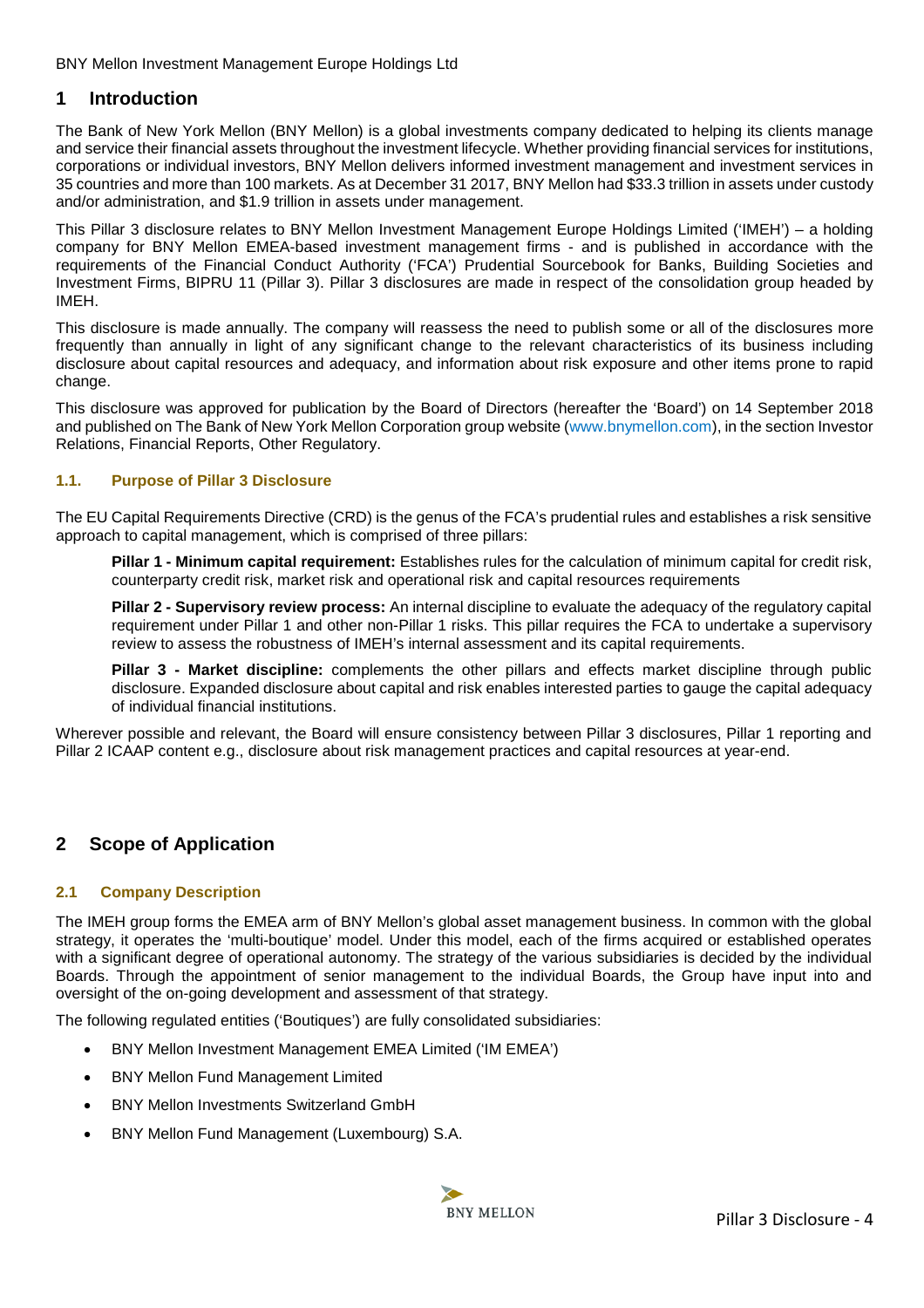- Insight Investment Management Limited, comprising Insight Investment Management Limited, Insight Investment Funds Management Limited, Insight Investment Management (Ireland) Limited and Insight Investment International Limited (formerly Pareto Investment Management Ltd)
- Newton Management Limited, comprising Newton Investment Management Limited and Newton Investment Management (North America) Limited
- Standish Mellon Asset Management (UK) Limited
- Walter Scott & Partners Limited

## **Figure 1: BNYM IMEH Corporate Structure at 31 December 2017[1](#page-4-0)**



<span id="page-4-0"></span> $\overline{a}$ 1 On 5 June 2018 the ownership of BNY Mellon Fund Management (Luxembourg) SA was transferred to Investment Management EMEA Limited (previously this entity was owned by BNY Mellon Investment Management Holdings (Germany) Ltd).

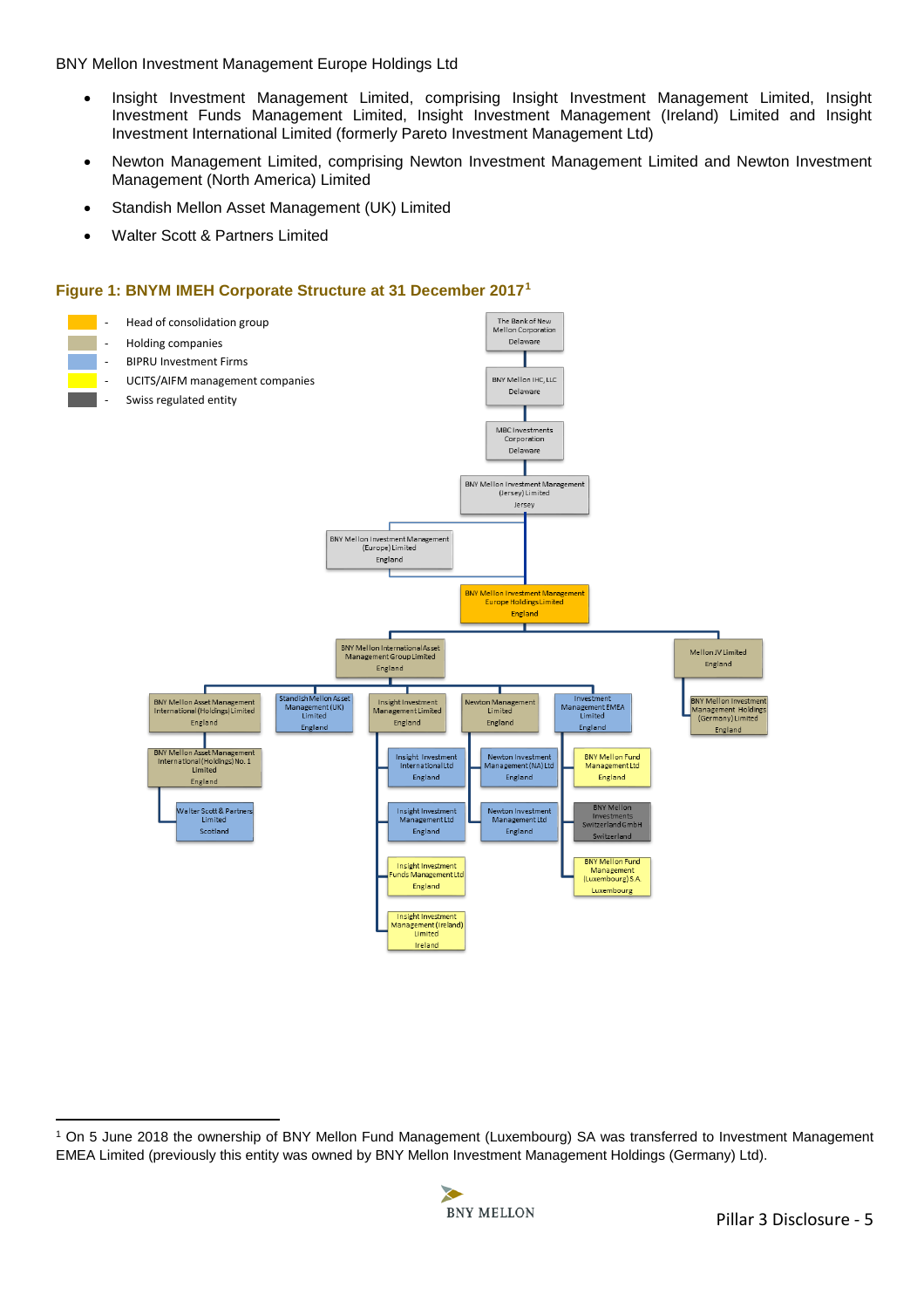## <span id="page-5-0"></span>**3 Risk Management Objectives and Policies**

## <span id="page-5-1"></span>**3.1 Risk Management Framework**

Each of the Boutiques is operated as a discrete entity and the Board and executive team members have a high degree of knowledge about their business and are very close to the day-to-day risk management and other associated issues such as trading, compliance and staff management. The regulated Boutiques' Boards have primary responsibility for both the management and the oversight of risks together with the quality and effectiveness of risk management, compliance and regulatory frameworks in their firms. They meet at least on a quarterly basis and consider reports and issues escalated by the delegated groups and committees within their business. In case of IM EMEA, Insight, Newton, BNY Mellon Fund Management Limited and Standish UK each has appointed Independent Non-Executive Directors to the Boards of the Regulated entities.

Risk Management culture is centred on the Three Lines of Defence with Risk Management being the second and Internal Audit the third line of defence. Within the EMEA Investment Management business, the EMEA and LatAm Investment Management Head of Risk and Compliance oversees the management of risk through Risk Managers operating in the Boutiques.

## <span id="page-5-2"></span>**3.2 Scope and Nature of Risk Reporting Systems**

BNYM Investment Management is a global business with global oversight arrangements. The global Investment Management Risk Committee (IMRC) meets monthly in New York. The IMRC is chaired by Mitchell Harris – the Investment Management CEO - and the membership includes representatives from each of the BNYM IM regions. The IMRC is responsible for the management of risk across the entire IM business.

The IMRC has set a risk appetite for the Global Investment Management business and each Boutique has established its own risk appetite within the overall global tolerance and framework. Risk metrics exist at every level of the stated risk appetite to ensure and report, both at a Boutique level and globally, that risks are being managed with agreed limits.

All Boutiques have a Risk & Compliance Committee. These meet at least quarterly, but in practice tend to be monthly, and commonly comprise risk & compliance, business line management, finance and representatives from Central Risk, Compliance, Audit and Legal. Escalation guidelines exist to ensure appropriate escalation. In addition, depending on the size and business activities, some Boutiques have senior management, investment, credit and other committees.

Notwithstanding the autonomy and responsibility of the individual Boutiques, each of them adopts a common overall risk framework in line with global BNYM policy standards. This helps to ensure thoroughness of risk management activities, consistency of approach, and commonality in escalation to the IMRC. The elements of the risk management framework are:

## <span id="page-5-3"></span>**3.3 Risk Appetite Statement**

An overarching Risk Appetite Statement (RAS) has been prepared at the Global Investment Management business level. Each business within the consolidated IMEH Group has and maintains a local RAS including the levels of risk that it has determined it will accept, and how those levels will be monitored and reported. Although each business has the autonomy to propose any level of risk appetite that its Board considers appropriate, any levels of risk which exceed the IM accepted levels of risk require approval by the IMRC.

#### <span id="page-5-4"></span>**3.4 Risk and Control Self-Assessment**

Each business assesses the risks associated with its key business processes. Detailed process driven risk assessments consider all factors of the operation of each business. Assessments consider the frequency and severity of operational losses, performance of key risk indicators, emerging risks, audit and regulatory findings. In the event a control is deemed as 'Designed Effectively/ Operating Ineffectively' or 'Designed Ineffectively/ Operating Ineffectively' the risk owner or their designee documents a description of the Control Gap and Action Plan to mitigate the control inefficiency.

## <span id="page-5-5"></span>**3.5 Key Risk Indicators**

Key Risk Indicators (KRIs) are used by business lines to evaluate control effectiveness and residual risk within a business process. Material risks are monitored by appropriate KRIs which relate directly to key risks identified in the RAS. The business lines use the corporate KRI process to monitor changes in the probability of the high risks materialising, and to ensure that appropriate actions are taken. KRIs are reported on a monthly basis or quarterly basis.

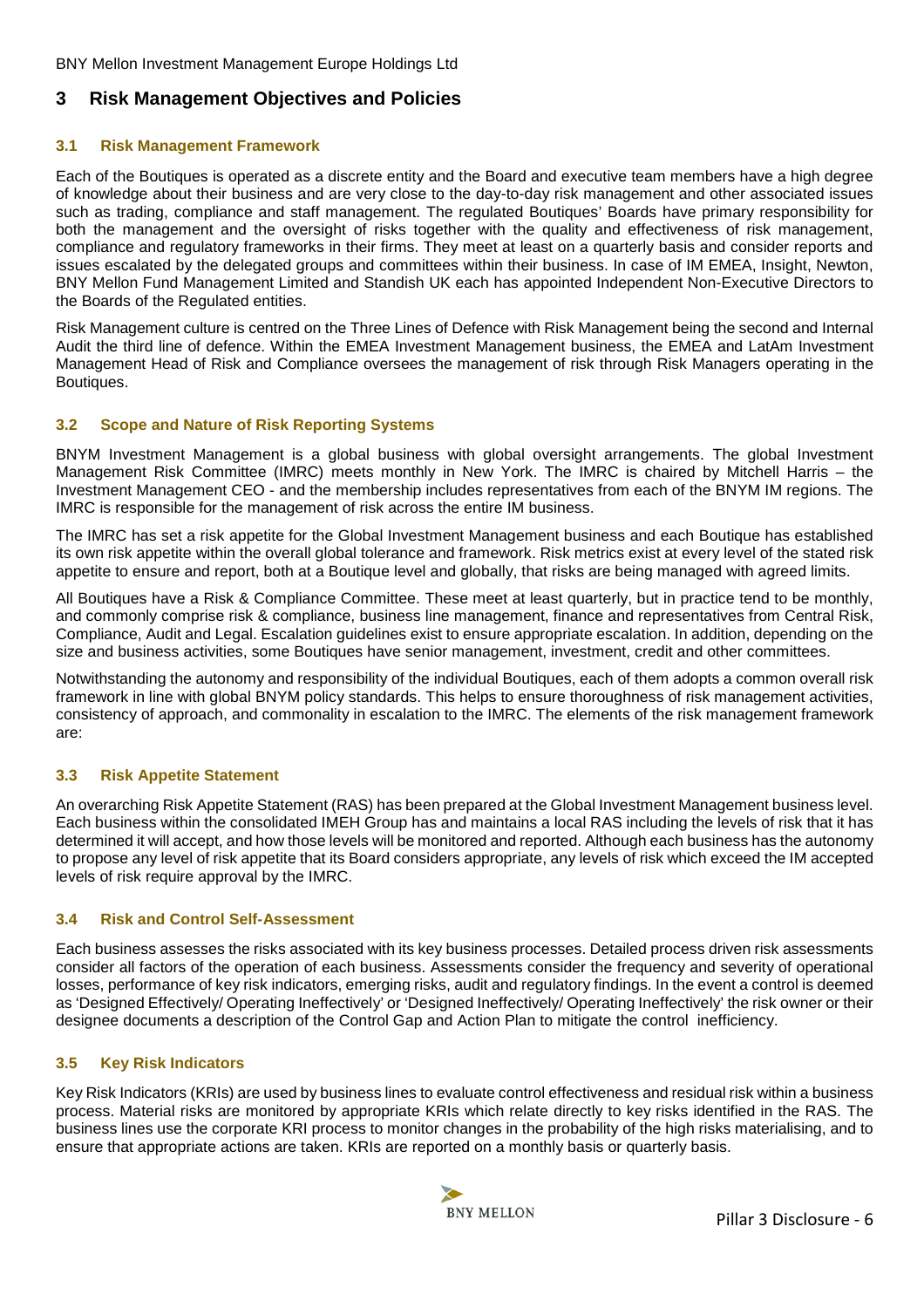## <span id="page-6-0"></span>**3.6 Operational Risk Events**

Significant events of \$10k or greater and all near misses must be recorded on the Risk Management Platform as soon as practicable but not later than within 30 calendar days of detection. Sector Operational Risk Managers may grant an extension at their discretion. Significant Events greater than USD \$50,000 must be elevated and reported to Senior Management within 7 calendar days of detection and include the best available information at that point in time. A near miss with a notional or transactional value greater than \$100 million should be elevated to Senior Management on detection day.

## <span id="page-6-1"></span>**3.7 High Level Assessment**

On a quarterly basis a high level risk assessment (HLA) is carried out at the Investment Management level that covers all the firms in the IMEH Group. HLA provides a qualitative assessment of the inherent risk, quality of control, residual risk and direction of risk for Operational Risk Basel loss type categories and certain sub-type categories.

## <span id="page-6-2"></span>**3.8 Emerging and External Risks**

Emerging and External Risks are identified according to the assessment of the inherent risk, quality of controls in place to mitigate risk and likelihood to identify residual risk. Emerging and External Risks are rated as 'High', 'Moderate', and 'Low' with direction anticipated.

## <span id="page-6-3"></span>**3.9 Stress Testing**

Stress testing is performed at the IMEH Consolidated level to ensure consistency, and supplemented by boutique level stress testing to deal with any idiosyncratic risks. The process reflects stressed scenarios that identify an appropriate range of adverse circumstances of varying nature, severity and duration. Sources of risk information used to assist scenario development include Emerging and External Risk reporting, financial sensitivity analysis, outputs from the risk assessment tools, operational risk trends, macro-economic data, financial news, client management information or general business statistics.

Scenarios are derived from current, emerging, and plausible future risks and strategy, and reviewed, discussed and agreed by IMEH's and boutique legal entity boards for boutique level tests.

The conclusion of the stress testing process is a statement of the future risk(s) the business faces, control improvements to mitigate the impact should the risk arise and where appropriate, a recommendation for the capital held against each risk type.

## <span id="page-6-4"></span>**4 Key Risk Areas**

## <span id="page-6-5"></span>**4.1 Operational Risk**

Operational risk is the risk of loss resulting from inadequate or failed internal processes, people, and systems, or from external events (including legal risk but excluding strategic and reputation risk). It may arise from errors in transaction processing, breaches of internal control systems and compliance requirements, internal or external fraud, damage to physical assets, and business disruption due to systems failures, execution, delivery and process management or other events. Operational risk can also arise from potential legal or regulatory actions because of non-compliance with regulatory requirements, prudent ethical standards or contractual obligations, these being sub-classified as compliance risk.

Across the IMEH group the level of operational risk is managed through rigorous operating policies, procedures and controls set by the Boutiques' Boards and implemented by Risk Management.

Business Managers in each Boutique are responsible for Risk Control Self Assessments ("RCSA"), which include identification of the risks associated with key business processes, identifying and measuring the effectiveness of controls in place to manage risk and for remediation of any weakness. RCSAs are reviewed on at least an annual basis by Business Management. The Risk Management teams have an independent oversight role in this process.

Model Risk constitutes an integral part of BNYM risk management framework and is managed at the legal entity level by Business Managers. The IM Boutiques use models as a complement to a qualitative investment or business judgement, or as primary drivers of investment decisions. All models are subject to the BNYM Enterprise Model Risk Management Policy which governs the process of development, approval and validation of models.

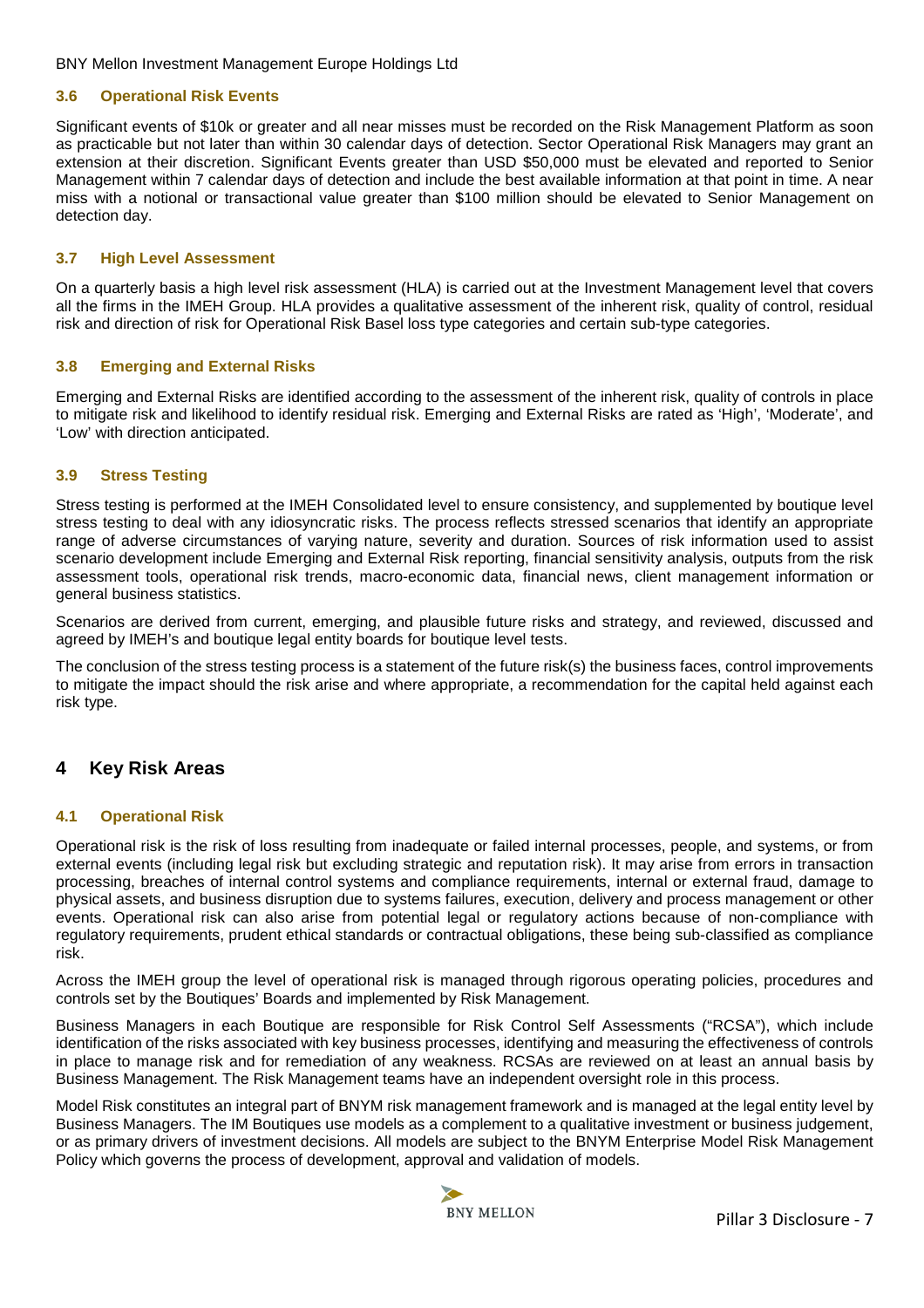The Boutiques' Boards monitor operational risks and the appropriateness of controls through the Risk & Compliance Committee and independent reporting from Risk Managers. This requires the Boutiques to regularly update their RCSAs, as well as monthly KRIs and prompt reporting of any significant financial impacts as a result of errors.

Risk Management performs monitoring appropriate to the business and identified risks, which includes KRI reporting, significant event analysis and ad hoc reviews. Moreover, the key elements of the RCSA, internal control environment, monitoring and governance arrangements are routinely reviewed and challenged by the Risk & Compliance Committee.

## <span id="page-7-0"></span>**4.2 Market Risk**

Market risk is the risk to a firm's financial condition arising as a result of adverse movements in the markets, such as foreign currency exchange rates, interest rates and equity and commodity prices.

None of the IMEH group regulated entities are authorised to trade on their own account or to underwrite issues of financial instruments. Market risk capital arises due to non-trading exposures in non-functional currencies, and when investments in equities and in collective investment undertakings (CIU) are held to launch new products or as investments (e.g. holdings in cash funds). These are accounted for at their market value.

## <span id="page-7-1"></span>**4.3 Interest Rate Risk in Non Trading Book**

Interest Rate Risk (IRR) is the risk associated with changes in interest rates that affect net interest income (NII) from interest-earning assets and interest-paying liabilities. For regulatory purposes, interest rate risk is monitored in the trading portfolio and non-trading book separately. IRR exposure in the non-trading book arises from on and off-balance sheet assets and liabilities, and changes with movements in domestic and foreign interest rates.

IMEH group does not have a significant exposure to IRR although it continues to monitor it through the financial control framework which will identify any change in the exposure.

## <span id="page-7-2"></span>**4.4 Credit Risk**

Credit risk is the risk of default from counterparties or clients for deposits, loans, commitments, securities and other assets where the realisation of the value of the asset is dependent on its ability to perform.

Assets subject to credit risk for the IMEH group typically comprise deposits with BNY Mellon London Branch, deposits with external banks, investments in money market funds and fee receivables from clients. Cash deposits, typically the Boutique's accumulated profits, are held under a variety of arrangements including deposits with BNY Mellon (London Branch). However, each Boutique holds a liquidity buffer equivalent to at least twice the calculated Fixed Overhead Requirements (FOR), calculated under FCA Rules, outside the BNY Mellon Group – insulated from the risk of BNY Mellon failure.

#### <span id="page-7-3"></span> $4.4.1$ **Credit Risk Exposure**

The following credit risk exposure tables (1) to (4) summarise the credit exposure for IMEH group by exposure class, credit quality steps, geographic area and residual maturity. All data as at 31 December 2017.

#### <span id="page-7-4"></span>**Table 1: Standardised gross credit exposure by exposure class**

| <b>Exposure Class</b><br>(£000s)                    | <b>Exposure at Default (EAD) pre</b><br><b>Credit Risk Mitigation (CRM)</b> |                | Average EAD pre CRM |                          | <b>Standardised Credit Risk Capital</b><br>Requirement |        |
|-----------------------------------------------------|-----------------------------------------------------------------------------|----------------|---------------------|--------------------------|--------------------------------------------------------|--------|
|                                                     | 2016                                                                        | 2017           | 2016                | 2017                     | 2016                                                   | 2017   |
|                                                     |                                                                             |                |                     |                          |                                                        |        |
| Central governments or central banks                | ۰                                                                           | $\blacksquare$ | $\sim$              | $\overline{\phantom{a}}$ | $\overline{\phantom{0}}$                               |        |
| Institutions                                        | 1,901,359                                                                   | 2,178,940      | 1,796,026           | 2,101,681                | 30,422                                                 | 34,863 |
| Corporates                                          | 449,512                                                                     | 459,487        | 396,964             | 523,028                  | 35,961                                                 | 37,342 |
| Short term claims on Institutions and<br>Corporates | ۰                                                                           | $\overline{a}$ | $\overline{a}$      |                          |                                                        |        |
| <b>Collective Investment Undertakings</b>           | ۰                                                                           | $\overline{a}$ | $\sim$              | ٠                        | ٠                                                      |        |
| Other                                               | 9,100                                                                       | 29,906         | 88,349              | 17,576                   | 728                                                    | 2,393  |
|                                                     |                                                                             |                |                     |                          |                                                        |        |
| Total                                               | 2,359,971                                                                   | 2,668,333      | 2,281,339           | 2,642,285                | 67,111                                                 | 74,598 |

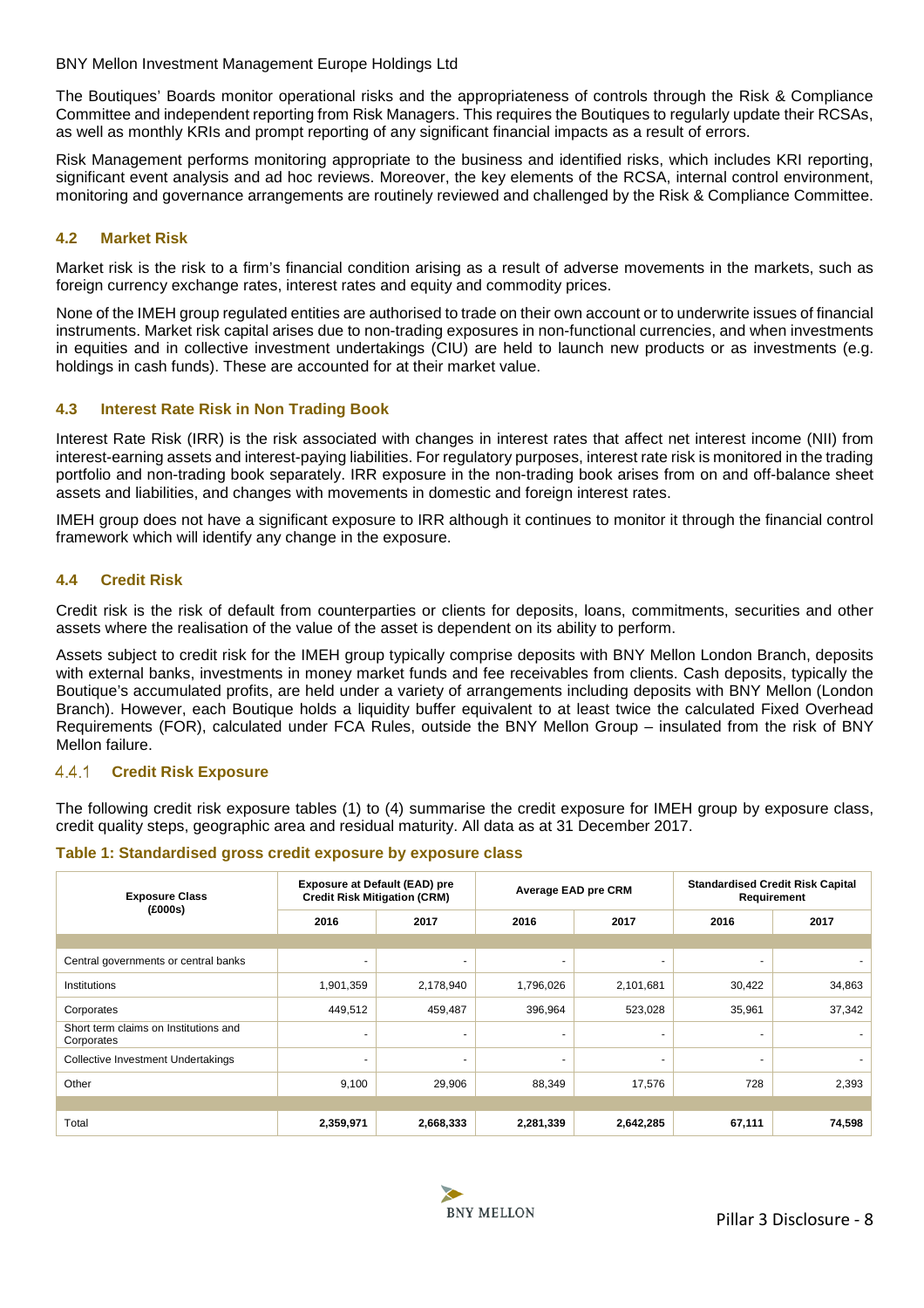## <span id="page-8-2"></span>**Table 2: Standardised Gross Credit Exposure by Geographic Area**

| <b>Exposure Class</b>                               | Europe<br><b>Americas</b> |                          |                          | Africa                   |                          | Asia Pacific             |       | <b>Total</b>             |                          |                          |
|-----------------------------------------------------|---------------------------|--------------------------|--------------------------|--------------------------|--------------------------|--------------------------|-------|--------------------------|--------------------------|--------------------------|
| (£000s)                                             | 2016                      | 2017                     | 2016                     | 2017                     | 2016                     | 2017                     | 2016  | 2017                     | 2016                     | 2017                     |
|                                                     |                           |                          |                          |                          |                          |                          |       |                          |                          |                          |
| Central governments or central banks                | $\overline{\phantom{a}}$  | $\overline{\phantom{a}}$ | $\overline{\phantom{a}}$ | $\overline{\phantom{a}}$ | $\overline{\phantom{a}}$ | $\overline{\phantom{a}}$ | ٠     | $\overline{\phantom{a}}$ | $\overline{\phantom{a}}$ | $\overline{\phantom{a}}$ |
| Institutions                                        | 1,900,539                 | 2,178,358                | 820                      | 582                      | $\overline{\phantom{a}}$ | $\overline{\phantom{a}}$ | ٠     |                          | 1,901,359                | 2,178,940                |
| Corporates                                          | 432,809                   | 445,316                  | 7,631                    | 9,206                    | $\overline{\phantom{a}}$ | $\overline{\phantom{a}}$ | 9,072 | 4,964                    | 449,512                  | 459,487                  |
| Short term claims on Institutions and<br>Corporates | $\overline{\phantom{a}}$  | $\overline{\phantom{a}}$ | $\overline{\phantom{a}}$ | $\overline{\phantom{a}}$ | $\overline{\phantom{a}}$ | $\overline{\phantom{a}}$ | ٠     | $\overline{\phantom{a}}$ | $\overline{\phantom{a}}$ |                          |
| Collective Investment Undertakings                  | $\overline{\phantom{a}}$  | $\overline{\phantom{a}}$ | ٠                        | $\overline{\phantom{a}}$ | $\overline{\phantom{a}}$ | $\overline{\phantom{a}}$ | ٠     | $\overline{\phantom{a}}$ | $\overline{\phantom{a}}$ | $\overline{\phantom{a}}$ |
| Other items                                         | 9,100                     | 29,906                   |                          | $\overline{\phantom{a}}$ | $\overline{\phantom{a}}$ | $\overline{\phantom{a}}$ | ٠     | $\overline{\phantom{a}}$ | 9,100                    | 29,906                   |
|                                                     |                           |                          |                          |                          | $\overline{\phantom{a}}$ | $\overline{\phantom{a}}$ |       |                          |                          |                          |
| <b>Total</b>                                        | 2,342,448                 | 2,653,581                | 8,451                    | 9,788                    | $\overline{\phantom{a}}$ | $\sim$                   | 9,072 | 4,964                    | 2,359,971                | 2,668,333                |

## <span id="page-8-3"></span>**Table 3: Standardised Gross Credit Exposure by Residual Maturity**

| <b>Exposure Class</b>                               | Less than 3 months       |                          | 3 months to 1year |                          | Over 1 year or<br>unidentified |                          | <b>Total</b>             |             |
|-----------------------------------------------------|--------------------------|--------------------------|-------------------|--------------------------|--------------------------------|--------------------------|--------------------------|-------------|
| (£000s)                                             | 2016                     | 2017                     | 2016              | 2017                     | 2016                           | 2017                     | 2016                     | 2017        |
|                                                     |                          |                          |                   |                          |                                |                          |                          |             |
| Central governments or central banks                | $\sim$                   | ٠                        | $\sim$            | ٠                        | $\blacksquare$                 | $\overline{\phantom{a}}$ | $\overline{\phantom{0}}$ |             |
| Institutions                                        | 1,901,359                | 2,178,940                | $\overline{a}$    | $\overline{\phantom{a}}$ | $\overline{a}$                 | ٠                        | 1,901,359                | 2,178,940   |
| Corporates                                          | 449,512                  | 459,487                  | $\sim$            | ٠                        | $\blacksquare$                 | ٠                        | 449,512                  | 459,487     |
| Short term claims on institutions and<br>Corporates | $\sim$                   | $\sim$                   | $\sim$            | ٠                        | $\blacksquare$                 | ٠                        | ۰                        | 0           |
| <b>Collective Investment Undertakings</b>           | $\overline{\phantom{a}}$ | $\overline{\phantom{0}}$ | $\sim$            | ٠                        | $\blacksquare$                 | $\sim$                   | $\overline{\phantom{a}}$ | $\mathbf 0$ |
| Other items                                         | ۰                        | $\sim$                   | 9,100             | 29,906                   | $\overline{\phantom{a}}$       | $\sim$                   | 9,100                    | 29,906      |
|                                                     |                          |                          |                   |                          |                                |                          |                          |             |
| <b>Total</b>                                        | 2,350,871                | 2,638,427                | 9,100             | 29,906                   |                                | ٠                        | 2,359,971                | 2,668,333   |

#### <span id="page-8-0"></span>**Past-Due Assets and Provisions**  $4.4.2$

As at December 31, 2017, IMEH or any of the underlying boutiques had no material assets past-due greater than 90 days. Neither IMEH nor any of the underlying Boutiques incur any material write-offs of bad debts or make any recovery of amounts previously written off during the year to December 31, 2017.

## <span id="page-8-1"></span>**4.5 Counterparty Credit Risk**

Counterparty credit risk is the risk that a counterparty to a contract recorded in either the trading book or non-trading book defaults before fulfilment of cash-flow obligations.

The IMEH group computes counterparty credit risk capital at Pillar 1 using the Counterparty Credit Risk (CCR) mark-tomarket method as per the FSA's BIPRU 13.4. Although the group has no trading book, as at 31 December 2017 IMEH had some derivative positions which it had entered into in order to hedge the impact on its revenue of market and economic factors. The positions are swaps and index futures with high credit quality institutions attracting, under the simplified approach to credit risk, a 20% risk weight.

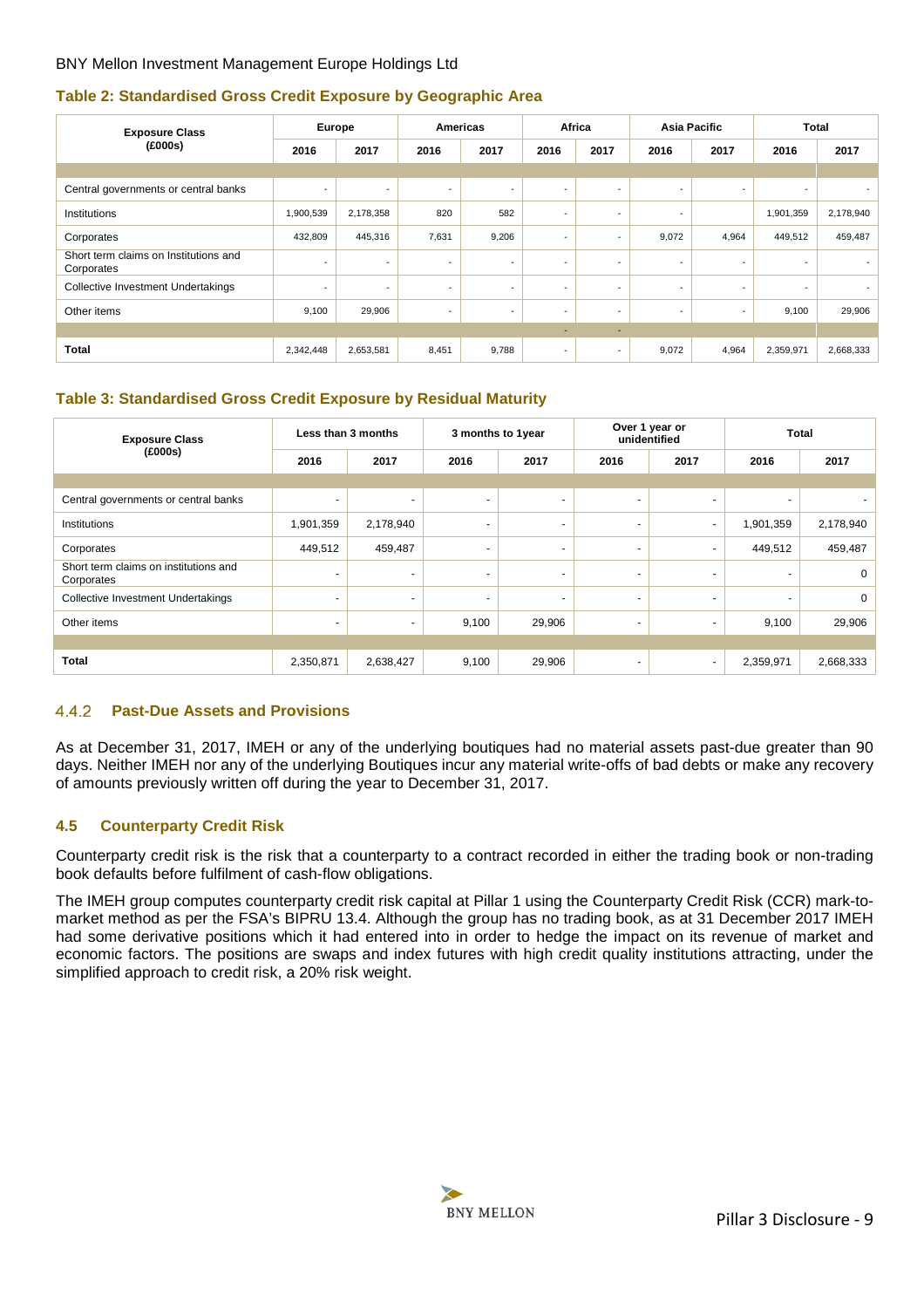## **Table 4: Counterparty Credit Risk**

<span id="page-9-3"></span>

| Type of a derivative position | Weighting | <b>Risk Weighted Assets</b> | <b>CCR</b> |
|-------------------------------|-----------|-----------------------------|------------|
| Interest swap                 | 20%       | 320,562                     | 25,645     |
| Equity swap                   | 20%       | 70,614                      | 5,649      |
| Inflation swap                | 20%       | 3,991,254                   | 319,300    |
| <b>Equity Index Futures</b>   | 20%       | 68,861                      | 5,509      |
| <b>FX</b> futures             | 20%       | 158,536                     | 12,683     |
| <b>Total</b>                  |           | 4,609,827                   | 368,786    |

IMEH may be exposed to wrong way risk due to some derivative positions it entered.<sup>2</sup> This risk can be associated with financial collateral, or with transactions where the underlying trade or secured loan is associated or correlated with the creditworthiness of the counterparty. In IMEH Group wrong way risk is managed at the legal entity level in line with the BNYM Policy on Wrong Way Risk; in particular counterparties and transactions are subject to country limits and to credit limits by product type and there is an escalation procedure in place for any trades that fall outside of these criteria.

## **4.6 Liquidity Risk**

Liquidity Risk is the risk that a firm, although solvent, either does not have available sufficient financial resources to enable it to meet its obligations as they fall due, or can secure such resources only at excessive cost.

<span id="page-9-0"></span>The IMEH group currently has sufficient cash and current assets to meet its liabilities when they fall due; current and projected cash deposits are able to cover current and long term liabilities. Management fees provide the major source of funds with payment of staff and administrative expenses being the principal uses of funds. Net operating cash flows are projected to be positive and no financing requirements are anticipated. There is minimal risk to the source and use of the funds as there are no deposit-taking activities or loans to clients, and there are no derivatives or off-balance sheet exposures apart from FX forward contracts or other hedges for risk management purposes. Other exceptional activities such as acquisitions are funded either through existing cash resources or from the BNY Mellon group through debt and/or equity.

## **4.7 Outsourcing Risk**

Outsourcing risk is the risk of failure in respect of the provision of services by third party provider that could potentially damage an entity's operations, or if contracts with any of the third party providers are terminated, that the entity may not be able to find alternative providers on a timely basis or on equivalent terms.

<span id="page-9-1"></span>Each Investment Management Boutique has implemented an Outsourcing Policy which details certain minimum standards that should be adopted when considering or dealing with a service and/or activity that is outsourced to another legal entity, either within the BNYM Group or to an external provider and establishes a framework for evaluating and analysing outsourcing projects.

## **4.8 Reputation Risk**

 $\overline{a}$ 

Reputation risk is the current or prospective risk to earnings and capital arising from adverse perception of the image of the financial institution on the part of customers, counterparties, shareholders, investors or regulators.

<span id="page-9-2"></span>In addition to the reputational contagion, reputational risk to the Asset Management brand will present itself as a loss of confidence by its clients. Consistent poor performance over a period of time, operational events that occur without

<span id="page-9-4"></span><sup>&</sup>lt;sup>2</sup> Wrong way risk exists when the exposure to a particular counterparty is positively correlated with the probability of default of the counterparty itself.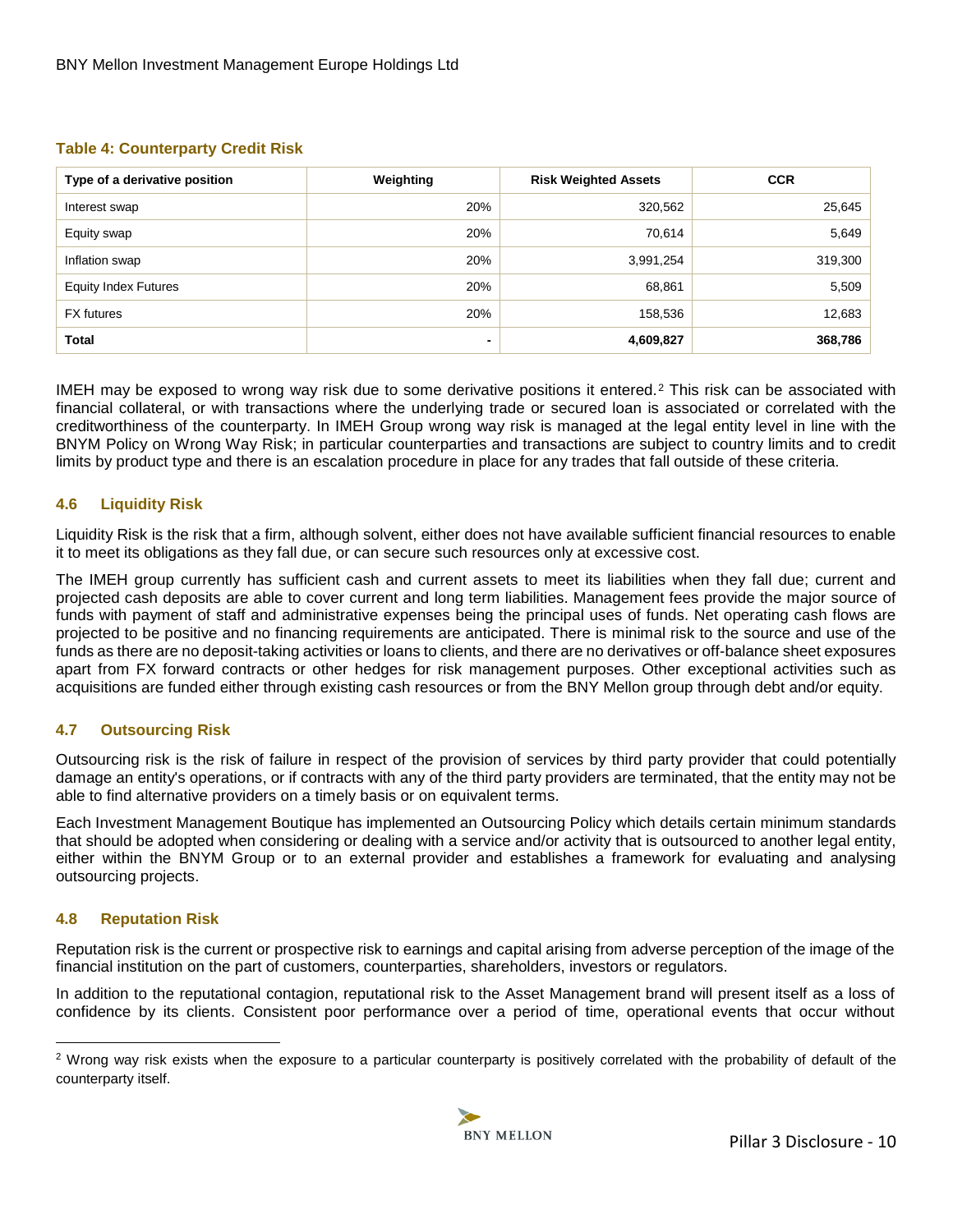appropriate remedy and are perceived by clients to be systemic weaknesses in controls, or a loss of key investment managers are all possible reasons for a loss of confidence. It is recognised that IMEH does not conduct any operational activity to generate risks in its own right; therefore the risk is that such situations could occur within the Boutiques.

## **5 Capital Resources and Requirements**

<span id="page-10-0"></span>IMEH and its subsidiaries that fall within the scope of BIPRU regime are required to calculate their Pillar 1 capital requirements as larger of Fixed Overhead Requirement (FOR) or the sum of credit and market risk capital resource requirements.

## **5.1 Available Capital Resources**

The following table summarises the capital resources for IMEH as at 31 December 2017.

#### <span id="page-10-1"></span>**Table 5: Capital Resources**

<span id="page-10-3"></span>

| <b>Capital Resources</b>                       |                | <b>IMEH</b>  |
|------------------------------------------------|----------------|--------------|
| (£000s)                                        | 2016           | 2017         |
| <b>Tier 1 Capital</b>                          |                |              |
| Called up Share Capital                        | 2,484,730      | 2,484,730    |
| Retained Earnings and Other Reserves           | 289,106        | 496,182      |
| <b>Total Tier 1 Capital</b>                    | 2,773,836      | 2,980,912    |
| <b>Deductions from Tier 1 Capital</b>          |                |              |
| Intangible Assets                              | $-1,298,169$   | $-1,301,375$ |
| <b>Total Tier 1 Capital After Deductions</b>   | 1,475,667      | 1,679,537    |
| <b>Total Tier 2 Capital</b>                    |                |              |
| Deductions from Total of Tiers 1 and 2 Capital | $\blacksquare$ |              |
| <b>Material Holdings</b>                       | $\blacksquare$ |              |
| <b>Total Capital Resources</b>                 | 1,475,667      | 1,679,537    |

## **5.2 Pillar 1 Capital Requirements**

<span id="page-10-2"></span>IMEH calculates its Pillar 1 capital resource requirements are calculated as the larger of Fixed Overhead Requirement (FOR) or the sum of credit risk and market risk capital resource requirements.

The following table details the Pillar 1 capital requirements by exposure class for IMEH as at 31 December 2017.

## **Table 6: Pillar 1 Capital Requirements by Risk Type**

<span id="page-10-4"></span>

| <b>Capital Requirements and Adequacy</b><br>(£000s)  | 2016   | 2017   |
|------------------------------------------------------|--------|--------|
| <b>Credit Risk Capital requirements</b>              | 67,111 | 74,598 |
| <b>Counterparty Risk Capital Component</b>           | 334    | 369    |
| <b>Market Risk Capital Requirement</b>               | 28,210 | 1,934  |
|                                                      |        |        |
| <b>Total Market Risk and Credit Risk Requirement</b> | 95,655 | 76,901 |
|                                                      |        |        |
| <b>Fixed Overhead Requirement</b>                    | 74,809 | 74,809 |
|                                                      |        |        |

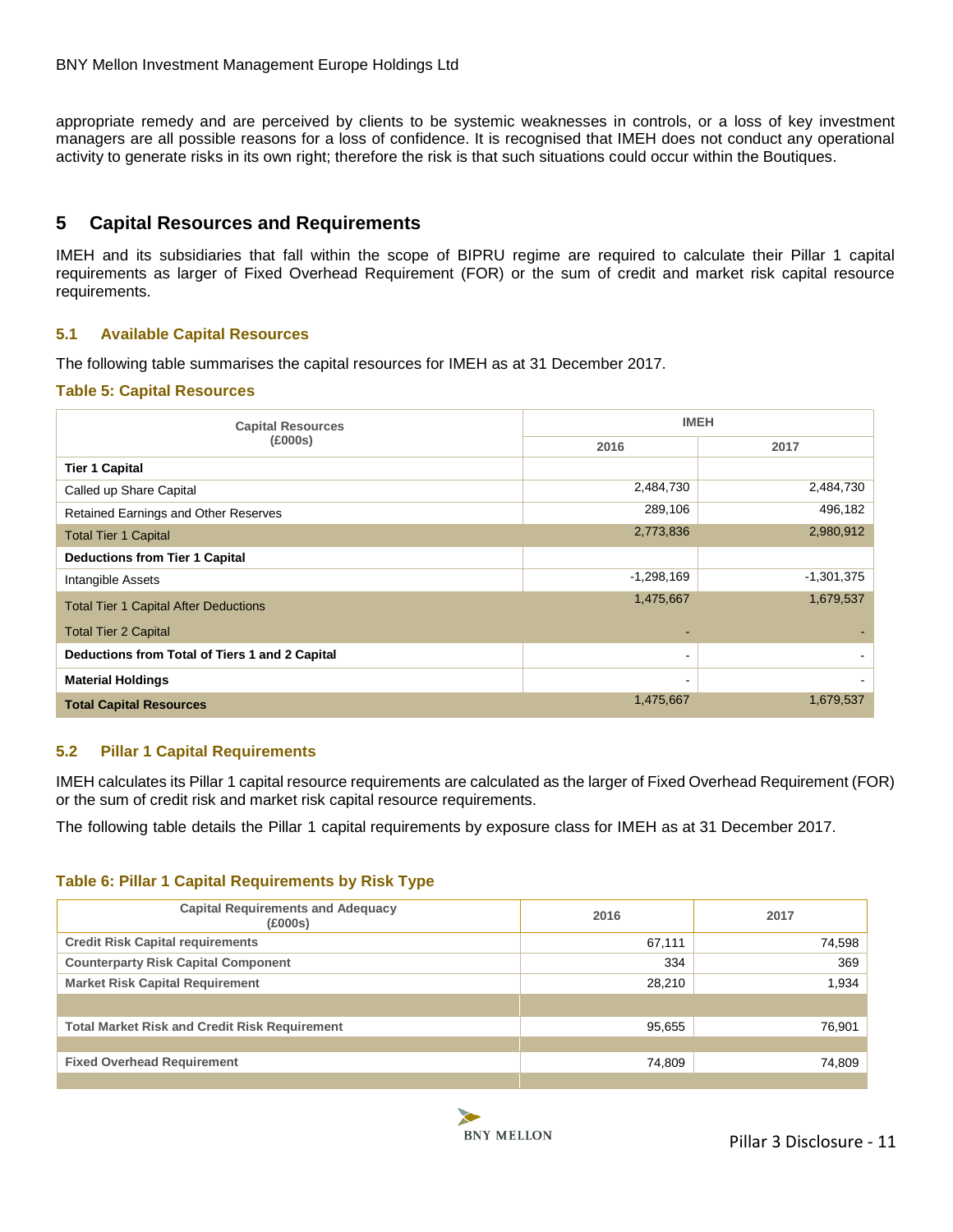| <b>Pillar 1 Capital Requirement</b>                                  | 95.655    | 76,901    |
|----------------------------------------------------------------------|-----------|-----------|
|                                                                      |           |           |
| <b>Total Capital Resources</b>                                       | 1.475.667 | 1,679,537 |
| <b>Capital Surplus</b>                                               | 1.380.012 | 1,602,636 |
| <b>Total Capital Resources / Total Pillar 1 Capital Requirements</b> | 1543%     | 2184%     |

## **5.3 Pillar 2 Capital Requirements**

<span id="page-11-0"></span>Pillar 2 Capital Requirements are quantified as part of the Internal Capital Adequacy Assessment Process (ICAAP). The main purpose of Pillar 2 is to identify risks pertinent to IMEH operations yet not covered under Pillar 1 and to determine if it is required to hold any additional capital because of these risks.

The risks assessed under Pillar 2 are credit and market risk, operational risk, interest rate risk, business risk and other risks relevant to balance sheet items. Operational risk capital requirement is derived from a model-based assessment which uses IMEH boutiques' internal loss data supplemented with loss data of other BNYM boutiques and a forward-looking scenario analysis. Given the non-complex nature of IMEH credit and market risk, Pillar 2 requirements are calculated on the same basis as Pillar 1 requirements using the standardised methodology. Business risk is considered by applying a severe market downturn scenario to existing balances and financial forecasts over a five year period.

In addition IMEH performs an orderly wind-down analysis based on a uniform scenario applied to all firms within the consolidation group.

The overall internal capital adequacy is determined by taking the highest of Pillar 1, Pillar 2 or orderly wind-down scenario. Where Pillar 2 or orderly wind-down analysis result in a higher capital determination than Pillar 1, IMEH holds additional capital at the consolidated level and at the level of regulated entities forming the IMEH Group.

## **6 Remuneration Disclosure**

#### <span id="page-11-1"></span>**6.1 Governance**

The governance of remuneration matters for BNYM and its group entities, including BNY Mellon Investment Management Europe Holdings Limited ("IMEH") and its businesses, which is regulated by the Financial Conduct Authority ("FCA"), is overseen by four committees, each with separate responsibilities in respect of remuneration as summarised below:

<span id="page-11-2"></span>**Human Resources and Compensation Committee of BNYM** ("HRCC") is responsible for overseeing BNYM's employee compensation and benefits policies and programmes globally. It reviews and is responsible for the compensation plans, policies and programs in which the senior officers participate and has general oversight for the other incentive, retirement, welfare and equity arrangements for all employees globally. The members of the HRCC are non-executive members of the BNYM's Board of Directors, acting on behalf of the BNYM Board of Directors.

**Compensation Oversight Committee of BNYM** ("COC") is responsible for providing formal input to the remuneration decision-making process (including through the review of remuneration policies for BNYM), which includes reviewing and approving both remuneration arrangements annually and any significant changes proposed to remuneration arrangements (including termination of any arrangement) and advising the HRCC of any remuneration-related issues. The members of the COC are members of management of BNYM, including the Chief Human Resources Officer, the Chief Risk Officer, the Chief Financial Officer and the Chief Enterprise Risk Officer.

**Incentive Compensation Review Committee** ("ICRC") is the coordinating body of senior executives responsible for the oversight of the process to evaluate and recommend compensation reductions for all employees. These decisions are based on feedback regarding risk, compliance, audit and legal outcomes as well as situations of an employee engaged in fraud or directly or indirectly to have contributed to a financial restatement or other irregularity. The ICRC is a managementlevel committee that reports its recommendations to the HRCC. Ex ante adjustments are recommended by the employee's management for review and approval by the committee and ex post adjustments are formulated by the committee. The Chief Human Resources Officer chairs the committee supported by the Global Head of Compensation and Benefits. Voting

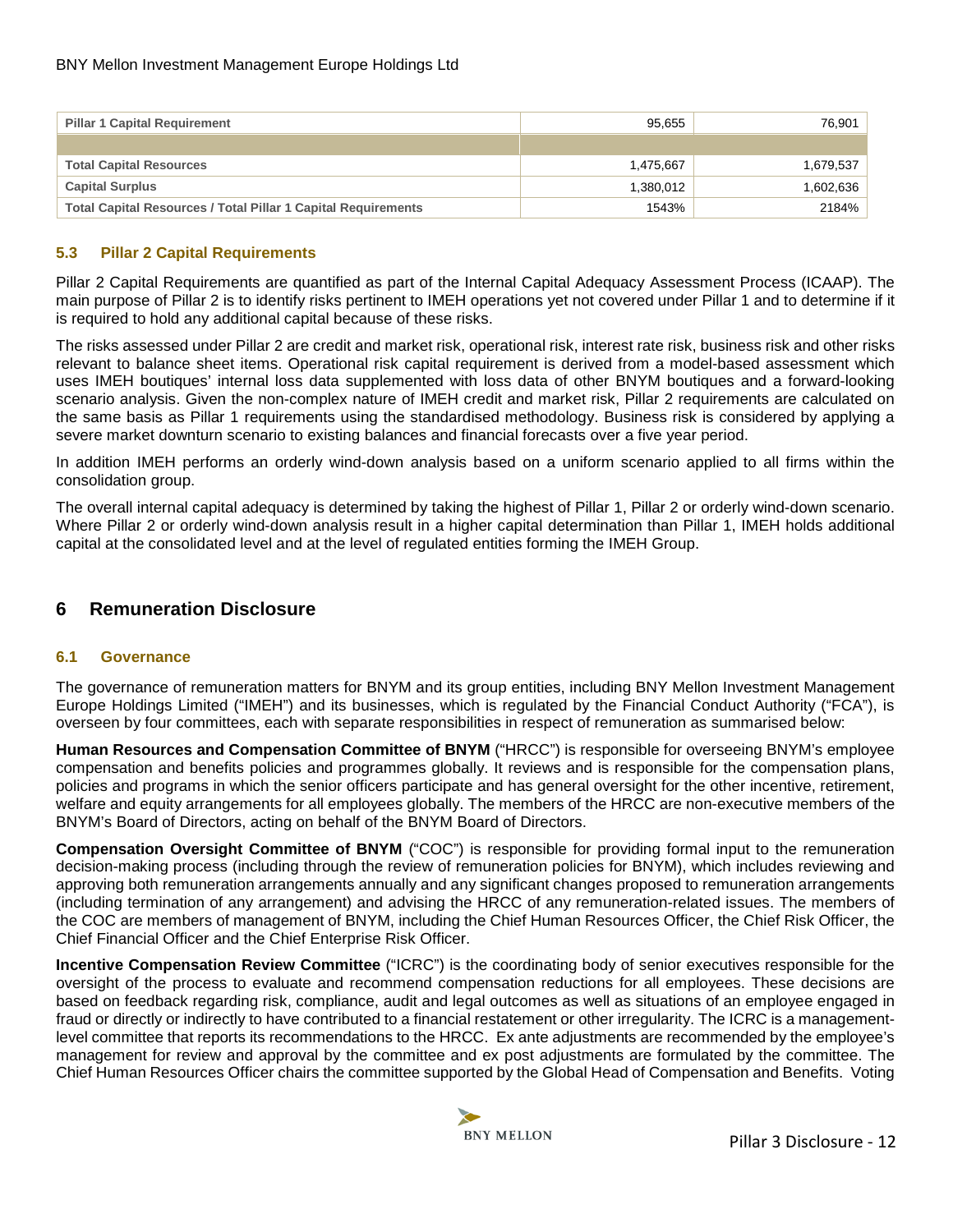members include the Chief Executive Officer, Chief Risk Officer, Chief Compliance Officer, Chief Auditor, Chief Financial Officer and General Counsel.

**Boutique / Business Remuneration Committees** have delegated responsibility for remuneration matters from the relevant Boards of businesses within the IMEH group. In consultation with the COC, they are responsible for remuneration policy decisions and the approval of year-end compensation awards for its respective regulated staff members. This process includes formal input from Risk and Compliance when determining the amount of any variable incentive awards.

BNYM undergoes an annual attestation process to ensure that its remuneration practices comply with all local laws and regulations as well as best market practice. The implementation of BNYM's remuneration policies is subject to an annual independent internal review by the Internal Audit function.

## **6.2 Aligning Pay with Performance**

<span id="page-12-0"></span>The IMEH businesses align their compensation philosophy with BNY Mellon and offer a total compensation opportunity that supports its values; client focus, integrity, teamwork and excellence. It pays for performance, both at the individual and corporate level. The businesses value individual and team contributions and rewards based on how both contribute to business results. In support of this philosophy, variable compensation is regularly used as a means of recognising performance.

Through compensation philosophy and principles, the interests of our employees and shareholders are aligned by encouraging actions that contribute to superior financial performance and long-term shareholder value, by rewarding success and by ensuring that its compensation arrangements do not encourage employees to take unnecessary or excessive risks that threaten the values of the IMEH businesses and BNY Mellon or benefit individual employees at the expense of shareholders or other stakeholders. The compensation structures are comprised of an appropriate mix of fixed and variable compensation that is paid over time. They aim to ensure that both fixed and variable compensation are consistent with business and market practice, fixed compensation is sufficient to provide for a fully flexible variable compensation program, and variable compensation is in the form of annual and/or long-term incentives, where appropriate.

## **6.3 Fixed Remuneration**

Fixed remuneration is composed of (i) salary, (ii) any additional non-performance related amounts paid as a result of contractual obligations or applicable law, or as a result of market practice, and (iii) any benefits in kind which are awarded as a result of the job rather than the performance within the job.

<span id="page-12-1"></span>The fixed remuneration of an employee is determined by the job performed, its level of complexity and responsibility, and the remuneration paid in the market for that type of job. It is set at all times, for all staff, at a rate sufficient to provide for full flexibility in the variable remuneration, including zero variable remuneration.

Employees who have accepted to be a director of another of BNY Mellon's legal entities are not remunerated in their capacity as a director. Independent directors of BNY Mellon only receive fixed remuneration, as disclosed in the annual Proxy Statement to shareholders.

## **6.4 Ratio between Fixed and Variable Pay**

<span id="page-12-2"></span>The IMEH group is regulated by the FCA and complies with all applicable remuneration requirements. The businesses within the IMEH group are all within the scope of the BIPRU Remuneration Code and are also proportionality level three firms. As such they apply the provisions of the BIPRU Remuneration Code in line with the guidance on proportionality applicable under SYSC 19C.

#### **6.5 Variable Compensation Funding and Risk Adjustment**

<span id="page-12-3"></span>IMEH staff are eligible to be awarded variable compensation, but have no entitlement to such award which are discretionary in nature.

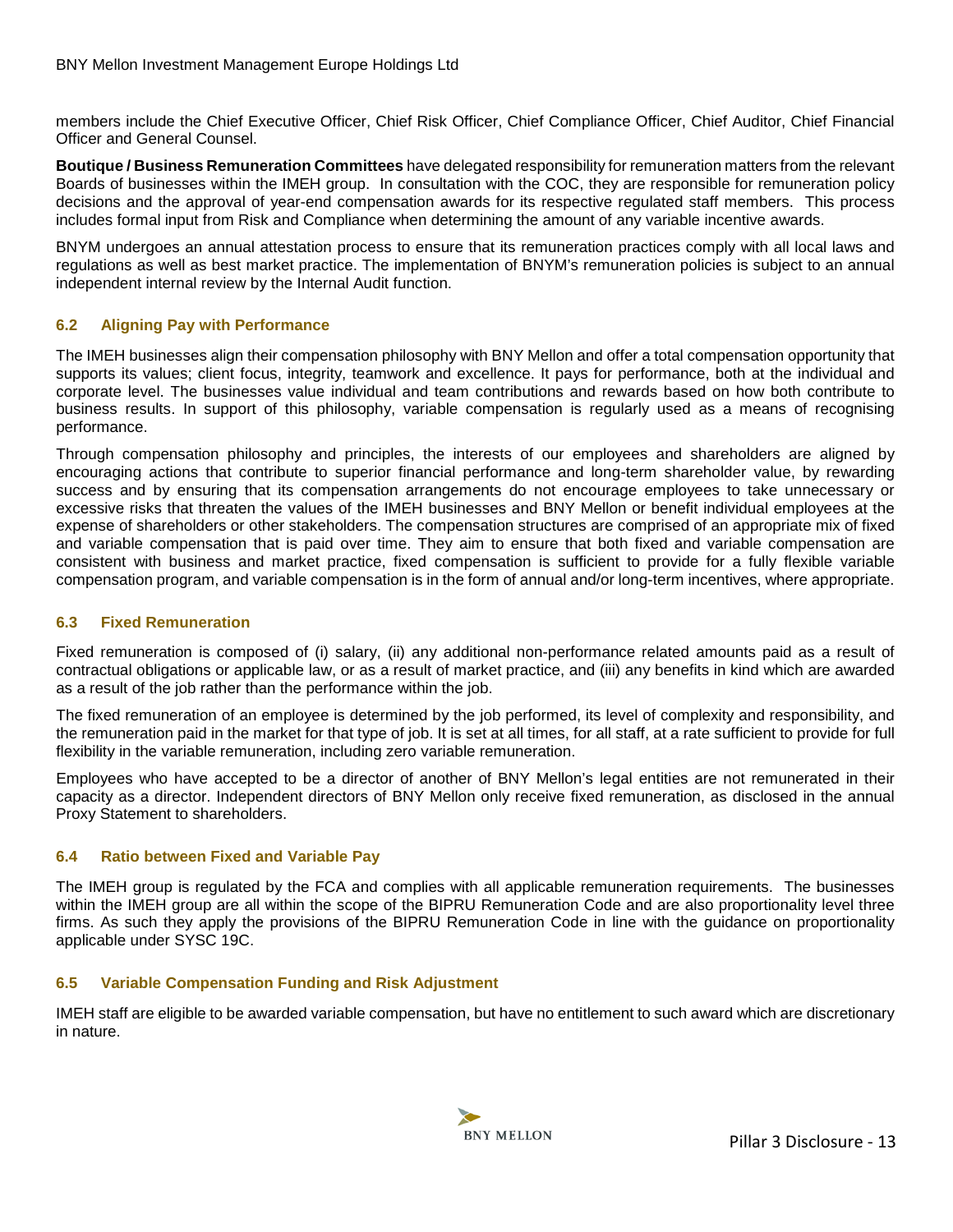In general the total compensation pool for each of the IMEH businesses, including any variable incentive pool, is based on the profitability of the business with the potential for adjustment by the COC on the basis of a number of factors including risk management.

Typically the pool is determined primarily based on pre-tax income, which is a profit based rather than revenue based measure. These pool is subject to discretionary adjustment by the COC and HRCC based on factors in assessing the earnings including (but not limited to) significant non-recurring activity, market conditions, interest and currency rates.

The incentive pools for business partner groups which support the IMEH businesses are based on a management approved fixed pool adjusted by a number of factors, including corporate performance and risk management.

Variable compensation may consist of both upfront cash and deferred components and is determined by the functional hierarchy of the business or function to which the individual staff member belongs, and in accordance with the terms and conditions of the incentive compensation plan that is applicable for the business or business partner service.

The deferred component is intended to align a portion of the variable compensation award with the management of longerterm business risk. The deferred compensation component is generally awarded in the form of either BNY Mellon restricted stock units, deferred cash award invested in an appropriate vehicle which is considered suitable, boutique equity or any combination determined appropriate from time to time.

To ensure effective risk adjustment, BNY Mellon requires employees who receive variable remuneration awards (both upfront and deferred) to agree to forfeiture and clawback of such awards in the event of fraud, misconduct or actions contributing to the detriment of business interests, including competing with the business and soliciting employees or clients. Where required by regulations, awards to MRTs are subject to more stringent risk adjustment, including, but not limited to, forfeiture and clawback in the event of employee misbehaviour, material error, material downturn in business unit performance or a material failure of risk management.

## **6.6 Deferral Policy and Vesting Criteria**

<span id="page-13-0"></span>For more senior-level employees, a portion of variable compensation will be deferred, under ordinary circumstances for a period of at least three years (albeit such compensation may be deferred on a pro-rata basis for alternative periods), and will be subject to the performance of either (or both) BNY Mellon or the respective business. The deferred component of the variable compensation award is usually delivered as either deferred cash award invested in an appropriate vehicle which is considered suitable, boutique equity or any combination determined appropriate from time to time. The percentage of the variable compensation award to be deferred depends on the level of the position, regulatory requirements and the amount of the award.

## **6.7 Variable Remuneration of Control Function Staff**

<span id="page-13-1"></span>The variable compensation awarded to control function staff (for example; audit, compliance and risk) is dependent on performance that is assessed according to the achievement of objectives specific to their functional role that are independent of the activities they oversee. Remuneration is benchmarked against the market level and funded independently of individual business line and adjusted based on BNY Mellon's overall annual financial performance.

## **6.8 Quantitative Disclosures**

 $\overline{a}$ 

The tables below provide details of the aggregate remuneration of senior management<sup>[3](#page-13-3)</sup> and MRTs for the IMEH group for the year ended 31 December 2017.

<span id="page-13-2"></span>For completeness, this group of staff is limited to those considered to be Material Risk Takers. The remuneration amounts are presented on a gross basis, regardless of the time spent by BNY Mellon staff in respect of the IMEH businesses to reflect the full reporting period.

<span id="page-13-3"></span><sup>&</sup>lt;sup>3</sup> Senior Management is comprised of MRTs categorized as "Senior Managers" who carry out a senior management function as determined by the relevant regulators.

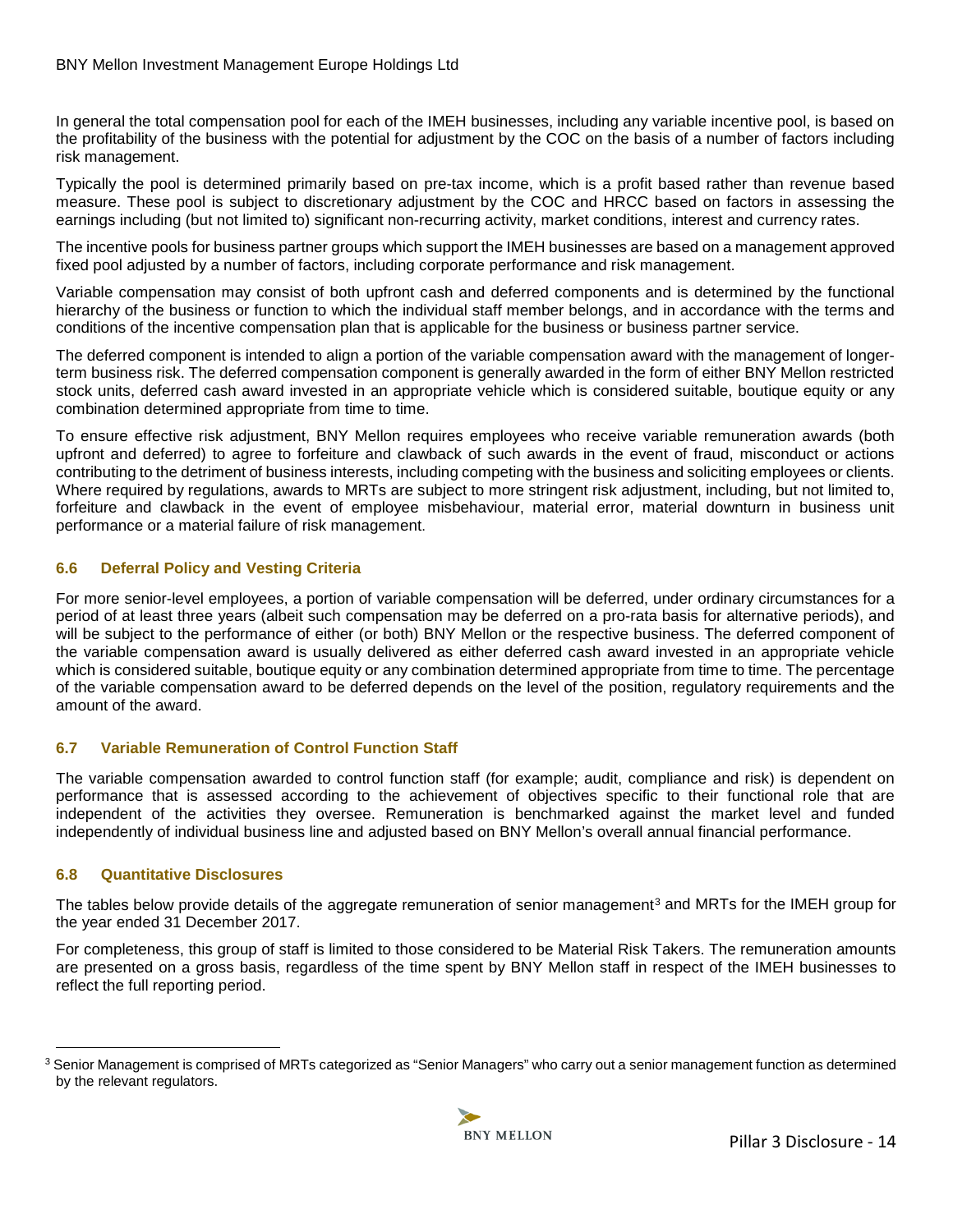## **Table 7: Aggregate Remuneration Expenditure for MRTs in 2017 by Business**

This table shows the total aggregate remuneration expenditure for MRTs by business for 2017.

<span id="page-14-0"></span>

|                            | <b>IMEH</b>             |           |              |  |  |
|----------------------------|-------------------------|-----------|--------------|--|--|
|                            | <b>Asset Management</b> | Other $4$ | <b>Total</b> |  |  |
| Total remuneration (£000s) | 109,135                 |           | 109,135      |  |  |

## **Table 8: Aggregate Remuneration Expenditure for MRTs by Remuneration Type**

This table shows the aggregate remuneration expenditure for MRTs by remuneration type.

<span id="page-14-1"></span>

|                                                   | <b>IMEH</b>       |                   |              |  |
|---------------------------------------------------|-------------------|-------------------|--------------|--|
|                                                   | Senior management | <b>Other MRTs</b> | <b>Total</b> |  |
| Number of beneficiaries                           | 30                | 81                | 111          |  |
| Aggregate fixed remuneration (£000s) <sup>5</sup> | 6.425             | 12,369            | 18,794       |  |
| Total variable remuneration (£000s)               | 50,491            | 37,351            | 87,842       |  |
| Variable cash (£000s)                             | 33,032            | 21,360            | 54,392       |  |
| Variable shares (£000s)                           | 17,459            | 15,991            | 33,450       |  |

## **Table 9: Total Deferred Variable Remuneration for MRTs Outstanding from Previous Years**

This table shows the total deferred remuneration for MRTs outstanding from previous years.

<span id="page-14-2"></span>

|                                                                                 | <b>IMEH</b>       |                   |        |  |
|---------------------------------------------------------------------------------|-------------------|-------------------|--------|--|
|                                                                                 | Senior management | <b>Other MRTs</b> | Total  |  |
| Number of beneficiaries                                                         | 29                | 74                | 103    |  |
| Total deferred variable remuneration outstanding from previous<br>years (£000s) | 47,588            | 46,248            | 93,836 |  |
| Total vested (£000s)                                                            | 0                 | 0                 | 0      |  |
| Total unvested (£000s)                                                          | 47,588            | 46,248            | 93,836 |  |

#### **Table 10: New Sign-on and Severance Payments**

This table shows the number and value of new sign-on and severance payments made during 2017.

<span id="page-14-3"></span>

|                                                      | <b>IMEH</b>       |                   |              |
|------------------------------------------------------|-------------------|-------------------|--------------|
|                                                      | Senior management | <b>Other MRTs</b> | <b>Total</b> |
| Number of sign-on payments awarded                   |                   |                   |              |
| Value of sign-on payments awarded £000s)             | 500               |                   | 500          |
| Number of severance payments awarded                 |                   |                   |              |
| Value of severance payments awarded (£000s)          |                   | 346               | 346          |
| Highest individual severance payment awarded (£000s) |                   | 198               | 198          |

<span id="page-14-4"></span>4 Includes all support functions and general management positions.

 $\overline{a}$ 

<span id="page-14-5"></span>5 Fixed Remuneration includes base salary and any cash allowances. Pension contribution is not included.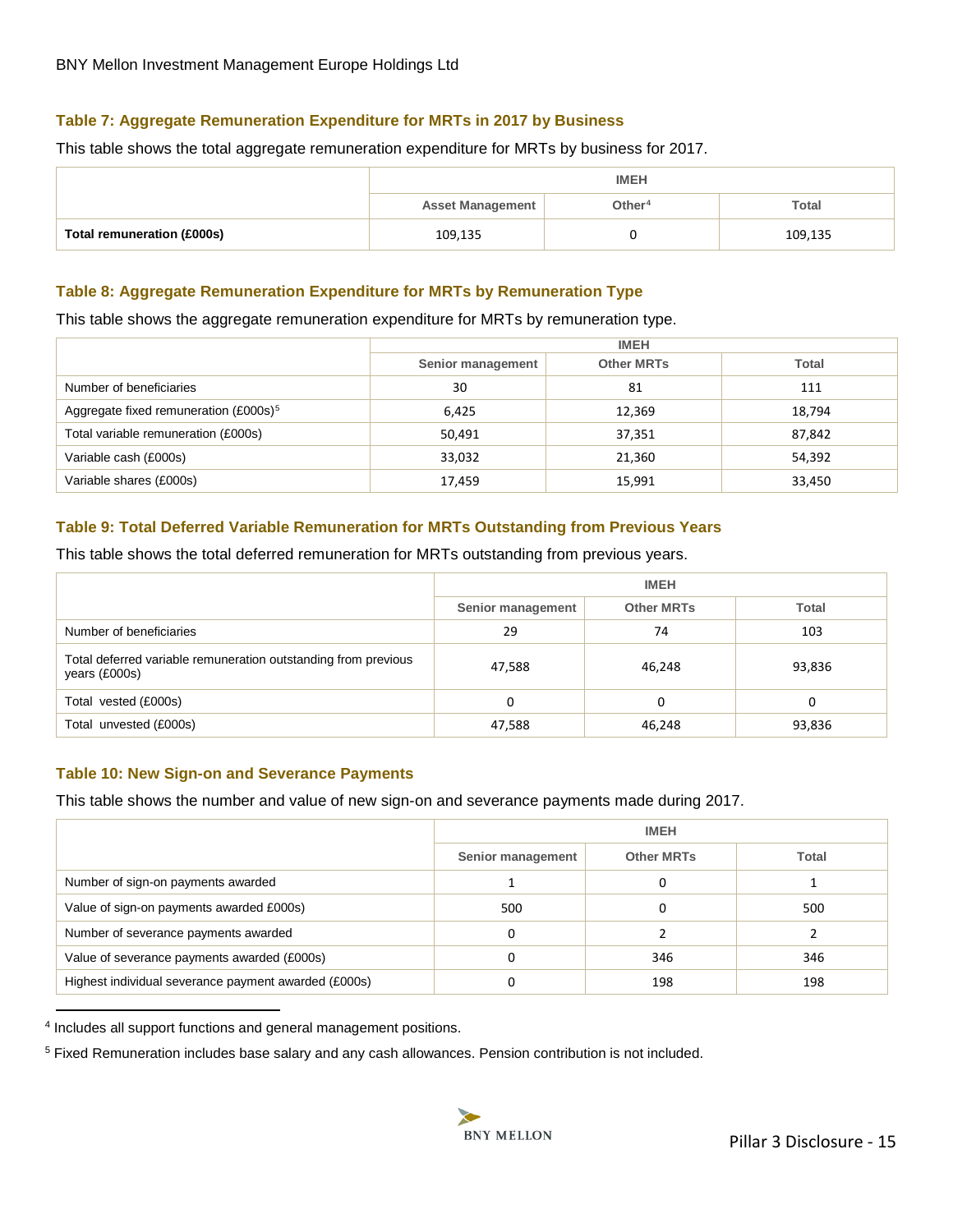## **Table 11: Number of Individuals being Remunerated EUR 1 million or more**

## This table shows the number of individuals being remunerated €1m or more.

<span id="page-15-0"></span>

| Number of individuals being remunerated ≥ EUR 1m | <b>IMEH</b> |
|--------------------------------------------------|-------------|
| EUR $1m - EUR$ 1.5m                              | 16          |
| EUR $1.5m - EUR$ 2m                              | 5           |
| EUR $2m - EUR$ 2.5m                              | 4           |
| EUR $2.5m - EUR$ 3m                              |             |
| EUR $3m - EUR$ 3.5m                              |             |
| EUR $3.5m - EUR$ 4m                              |             |
| EUR $5m - EUR$ 5.5m                              |             |
| EUR 5.5 $m$ – EUR 6 $m$                          |             |
| EUR $7m - EUR$ 7.5m                              |             |
| > EUR 9.5m                                       |             |